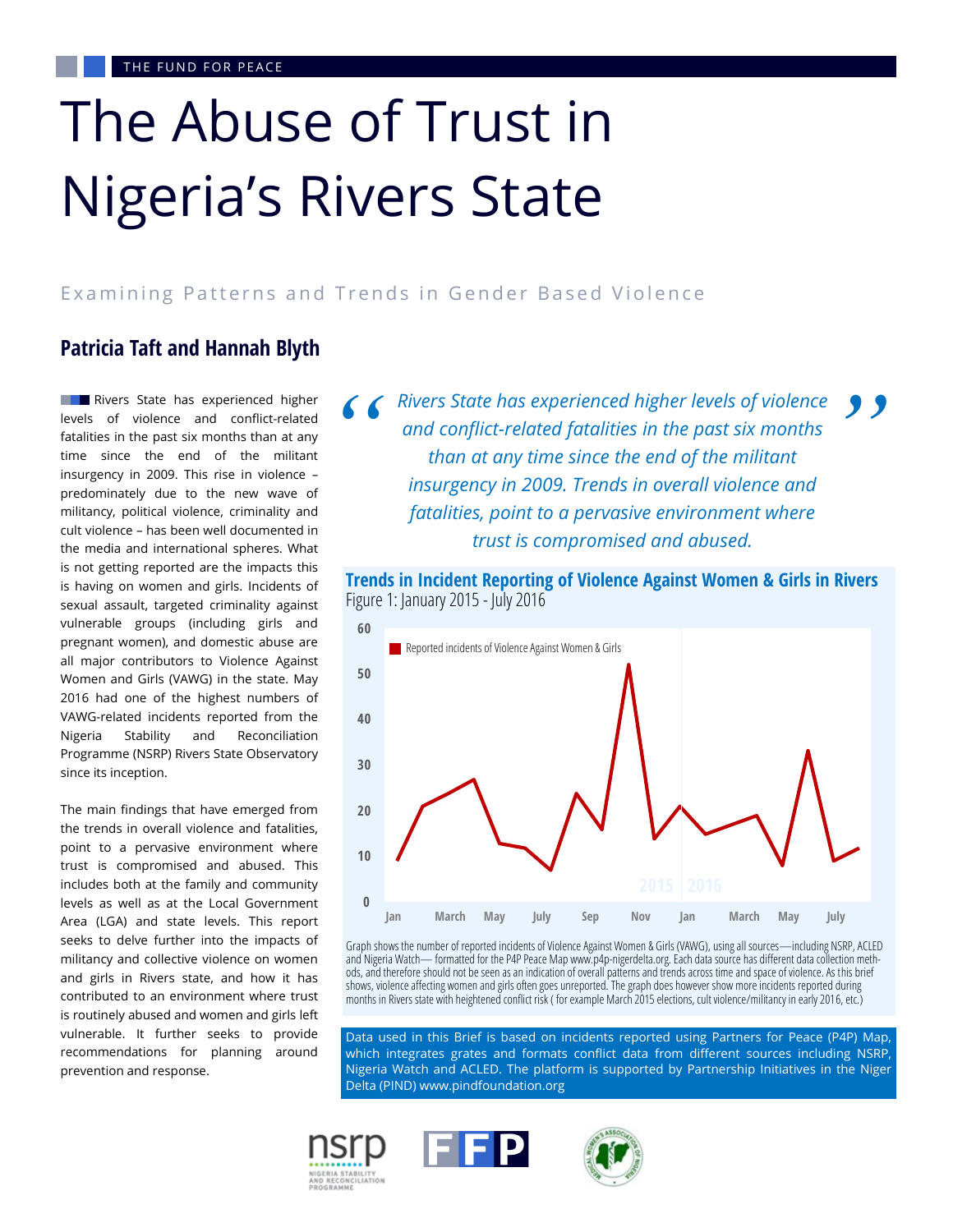# **Background of Insecurity in Rivers State: 2015-2016**

Rivers remains one of the most violent states per capita in the Niger Delta region. The 2015 Presidential elections, and subsequent National Assembly, State Assembly and Gubernatorial elections, took place amidst the backdrop of political violence, lethal criminality, and gang clashes. In April 2015, the state headquarters of the Independent National Election Commission (INEC) were burnt down, and large deployments of military and police personnel were mobilized across the state. Allegations of manipulation of votes, theft of ballot materials and intimidation of opponents led to inconclusive results in the legislative elections, and stoked tensions between party candidates and their supporters.

The resurgence of militancy in late 2015 with groups such as the Niger Delta Avengers (NDA) sabotaging oil pipelines and infrastructure, and the rise in cult and gangrelated violence – with scores of fatalities reported during cult clashes – have continued to heighten conflict risk in the state.

With violence and conflict-related fatalities higher in Rivers in the first half of 2016 than at any time since 2009 (*Figure 2*), the risk and impacts on women and girls have also risen (*Figure 1*). Continuing to monitor trends in VAWG is integral to understanding more about how these broader patterns in collective violence impact female community members, and inform wider prevention and response efforts within the state.

## **Overall Trends in VAWG in Rivers: January 2015-July 2016**

Domestic abuse, rape and sexual assault of women and girls accounted for the vast majority of the VAWG incidents reported between January 2015 and July 2016 in Rivers state (*Figure 3*). This included scores of incidents documenting the rape of young



Graph shows the number of reported incidents of violence and conflict-related fatalities, in Rivers state over the past seven quarters, Jan. 2015— Sep. 2016. Source: ACLED and Nigeria Watch data. Formatted for the for the P4P Peace Map www.p4p-nigerdelta.org.

#### **Domestic Abuse, Sexual & Interpersonal Violence by LGA**

Figure 3: Reported Incidents January 2015 - July 2016



Bar chart shows the number of reported incidents of Violence Against Women & Girls (VAWG) related to domestic abuse, sexual assault and other interpersonal violence since the beginning of 2015. Trends in reporting show that Port Harcourt and Obio-Akpar LGAs has the highest levels of reporting. As this report outlines, the abuse of trust by relatives and community leaders often means sexual assault and violence goes unreported. Source: ACLED and Nigeria Watch data. All data sources were used —including NSRP, ACLED and Nigeria Watch— formatted for the P4P Peace Map www.p4p-nigerdelta.org.

girls and women by male family members – including fathers, husbands, brothers and relatives, as well as neighbours and local community members.

This abuse of trust by community figures, including reports of pastors and police officers sexually assaulting minors,

highlights the pervasive norms which still exist towards VAWG within the state. In one particularly gruesome incident reported in Ikwerre in January 2016, the corpse of a nine-year-old girl was found after she was abducted by a gang of boys likely known to her and raped until she died of her injuries. She had been sent to run an errand for her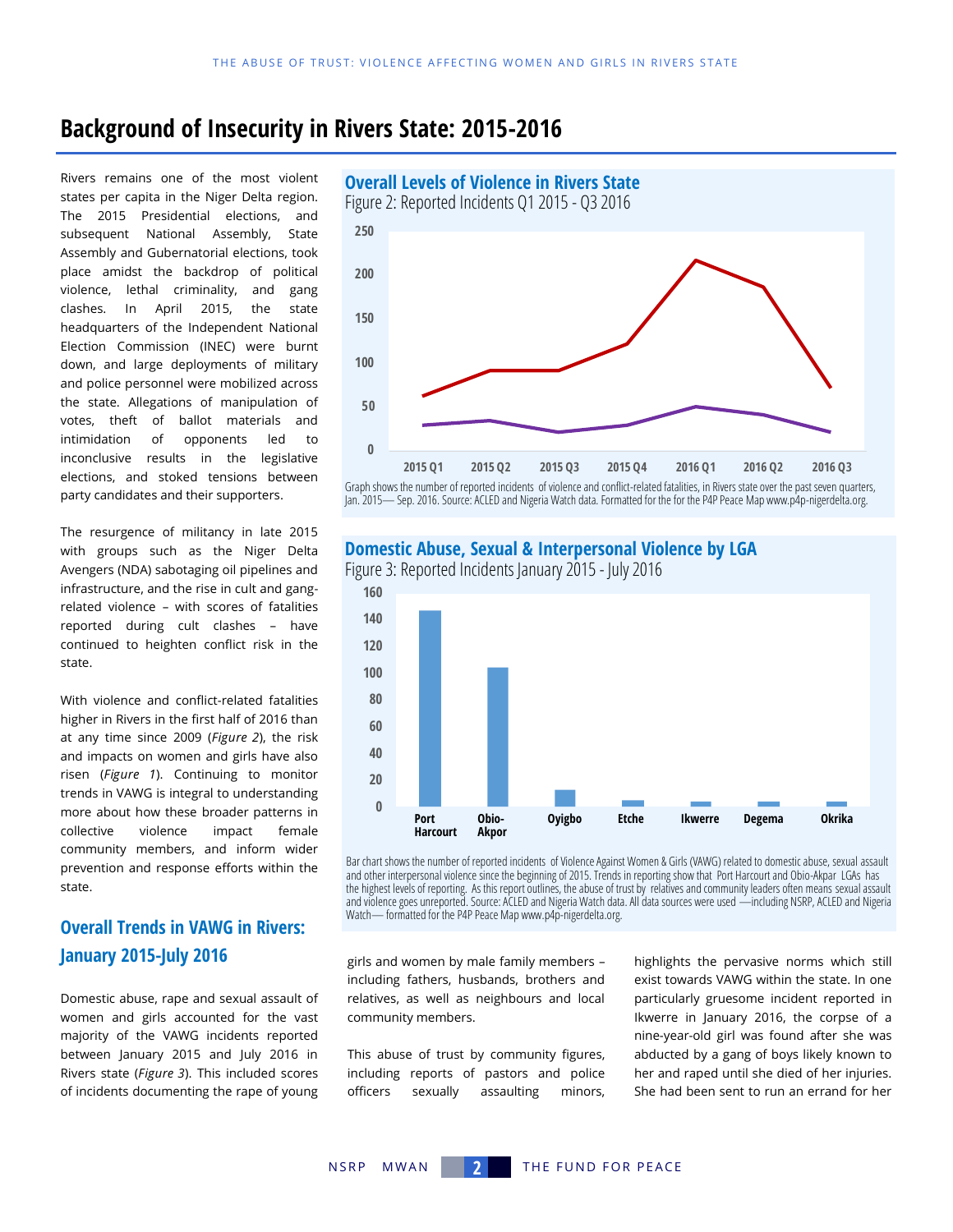mother within the local area. In another incident in July 2016 in Obio-Akpor, a 10 year-old girl was raped by a local store owner when she went to get supplies, later dying in hospital. Other incidents detail the sexual assault of girls as young as two-years old by men and boys predominately from within their community or family networks. Domestic violence and rape perpetrated by husbands was also commonly reported, as well as issues related to economic disempowerment of women left by their husbands without means to support their families.

In most reported instances of sexual assault and murder, the perpetrators were known or, worse, trusted by the survivor or the survivor's family or community. This also impacts the willingness of survivors to report their cases and may further impact

#### **Rivers State, Nigeria**



how — and if — perpetrators are held accountable.

These are just a few examples of the hundreds of reported incidents from the NSRP Rivers Observatory and other sources

in the state over the past eighteen months related to domestic abuse, sexual assault and other interpersonal violence (*Figure 3*). The trends in reporting of VAWG data were highest in Port Harcourt LGA, followed by Obio-Akpor LGA. These incidents however, represent only the small fraction that have been reported. The abuse of trust by relatives and community leaders often means that sexual assault and violence goes unreported. Strengthened reporting of VAWG is needed to continue to break this pervasive culture of silence.

Other salient trends from this time period that have impacted the well-being and livelihoods of women and girls, relate to rising collective and criminal violence in the state, as well as abuse by public security forces.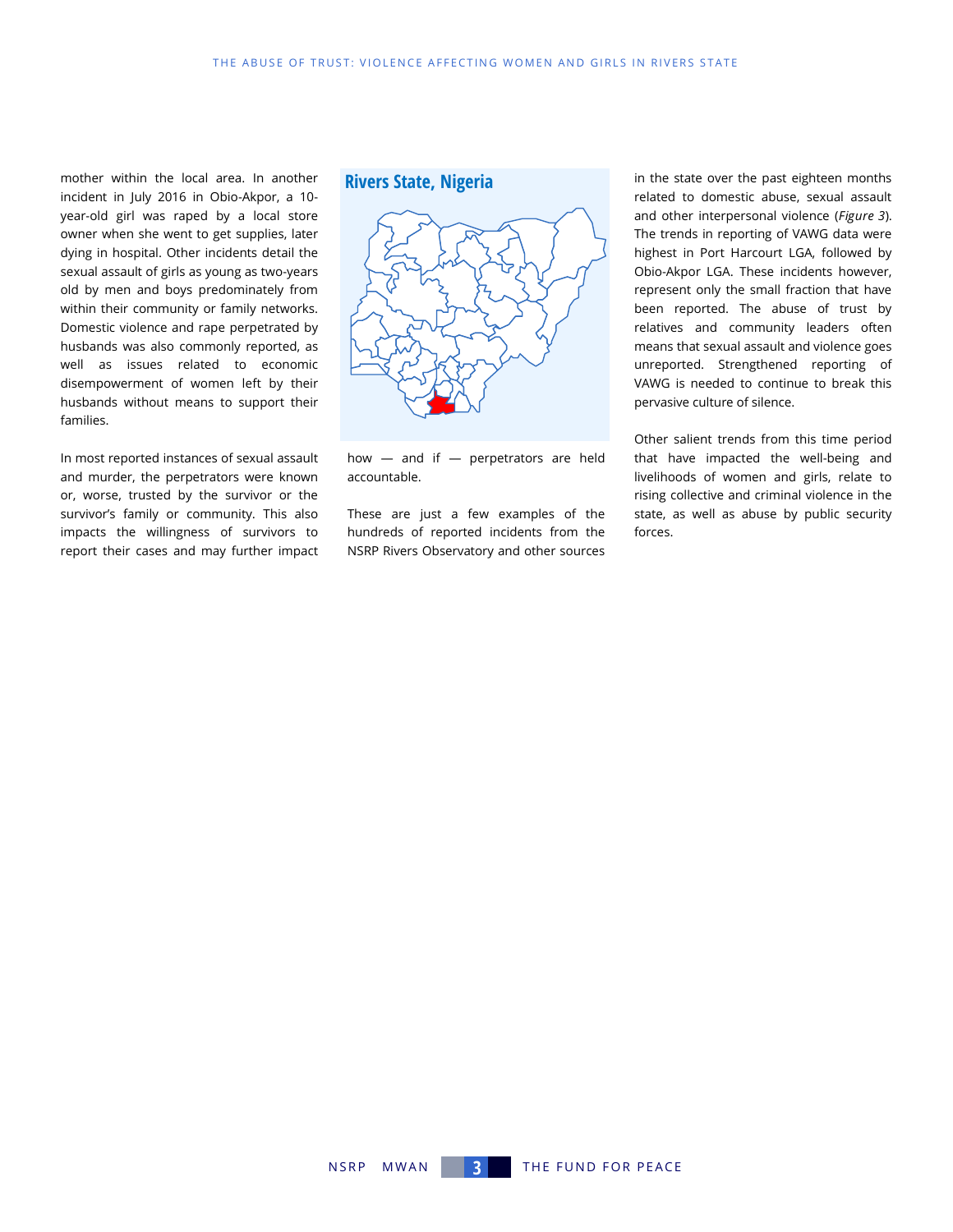# **How Collective and Criminal Violence Impacts Women and Girls**

While reported incidents of VAWG predominantly related to domestic and interpersonal sexual and physical abuse in Rivers, data also points to the increasing impacts of collective violence and criminality on women and girls (*Figure 4*).

It has been well documented in research by multinational organizations such as the  $UN<sup>1</sup>$ that women and girls are often disproportionally impacted by conflict and collective violence. As Rivers State continues to be marred by insecurity, particularly in the context of ongoing local election uncertainty, and a rise in cult tensions, women and children remain vulnerable to the impacts of this violence. Since the beginning of 2015, reports have included incidents involving women and girls as part of broader criminality and communal violence, as well as being actively targeted in connection with political and cult tensions. Several high profile women — including the wives and female family members of politicians — were reported to have been abducted or killed. Also female professionals, including at least two doctors, were targeted by kidnappers. Unlike instances where high profile males are kidnapped or abducted, females are normally subjected to a range of physical threats and abuse related to their gender, in addition to traditional requests for ransom and other forms of intimidation.

## **Criminal Violence: Women and Girls in the Crossfire**

The proliferation of small arms and light weapons has impacted levels of insecurity in Niger Delta states such as Rivers, where incidents related to lethal violence have risen significantly in recent years (see *Figure 1*). Research published in 2016 from Enugu State University of Science and Technology by I. Ugwuja Daniel $^2$  suggests that arms proliferation may have exacerbated

insecurity in the region. The impact of the flood of small arms and light weapons into the Niger Delta region, and Rivers State in particular, is likely a trend that is only beginning to manifest and will likely worsen in coming months. Looking at the impacts of gun violence and lethal criminality on women and girls in Rivers since 2015, several incidents have resulted in fatalities from women and girls being caught in the crossfire of armed attacks. In March 2015, a woman died during a bank robbery in Port Harcourt. In another incident in the same LGA, a girl was killed by a stray bullet during gunfire.

Incidents where women were directly targeted included the attack and kidnapping of a female Registrar from a Polytechnic in Khana in November 2015, who was subsequently rescued during a police shootout which killed the four kidnappers. In other incidents, a female doctor was abducted on her way to church in January 2016 in Port Harcourt, while a radio host was killed by armed robbers in Eleme in May 2015.

Robbery also featured in reported incidents, where in Obio-Akpor in October 2015 a group of boys staged nightly attacks harassing, abducting and raping women and girls. In December 2015 in Port Harcourt, it was reported that a group of boys had carried out attacks stealing women's belongings.

## **Cult and Gang Violence: Intimidation and Reprisal Attacks on Women and Girls**

Cult and gang-related violence has been a significant driver of conflict risk in Rivers State during the time period examined, and one of the major contributors to the fatalities reported in the state over the past

#### **Cult/Gang Violence: VAWG Key Incidents**

- **January 2015**  man and woman attacked and robbed by cult members
- **February 2015**  During a party held by a female cult member, an exmilitant was shot and killed
- **March 2015**  14-year-old raped by cult member
- **June 2015**  A woman reported that she was attacked by a cult member because she didn't respond to his advances
- **August 2015**  Intimidation of a women to maintain a relationship with a cult member, with parents scared to intervene
- **September 2015** Cult members threaten to kill a female food seller
- **October 2015**  A known cultist beats up his wife at the slightest of provocation, but remains unchecked due his status
- **February 2016**  Member of a cult group attacked a community, and killed seven people including an elderly woman
- **February 2016**  A 30-year-old cult member sexually abused a 9-year-old girl, threatening that he will kill her if she tells anyone
- **May 2016**  During ongoing violence between rival cult groups the Icelanders and Greenlanders, eight people were killed including a woman was beheaded and burnt beyond recognition
- **June 2016**  In a reprisal attack as part of Icelanders and Greenlanders violence, up to 28 people were reportedly killed, including a nursing mother
- **June 2016**  An elderly woman was killed along with 14 others during Icelanders and Greenlanders violence

<sup>1.</sup> URL located at: http://www.un.org/press/en/2003/sc7908.doc.htm

<sup>2.</sup> URL located at: http://idosi.org/ajbas/ajbas8(2)16/5.pdf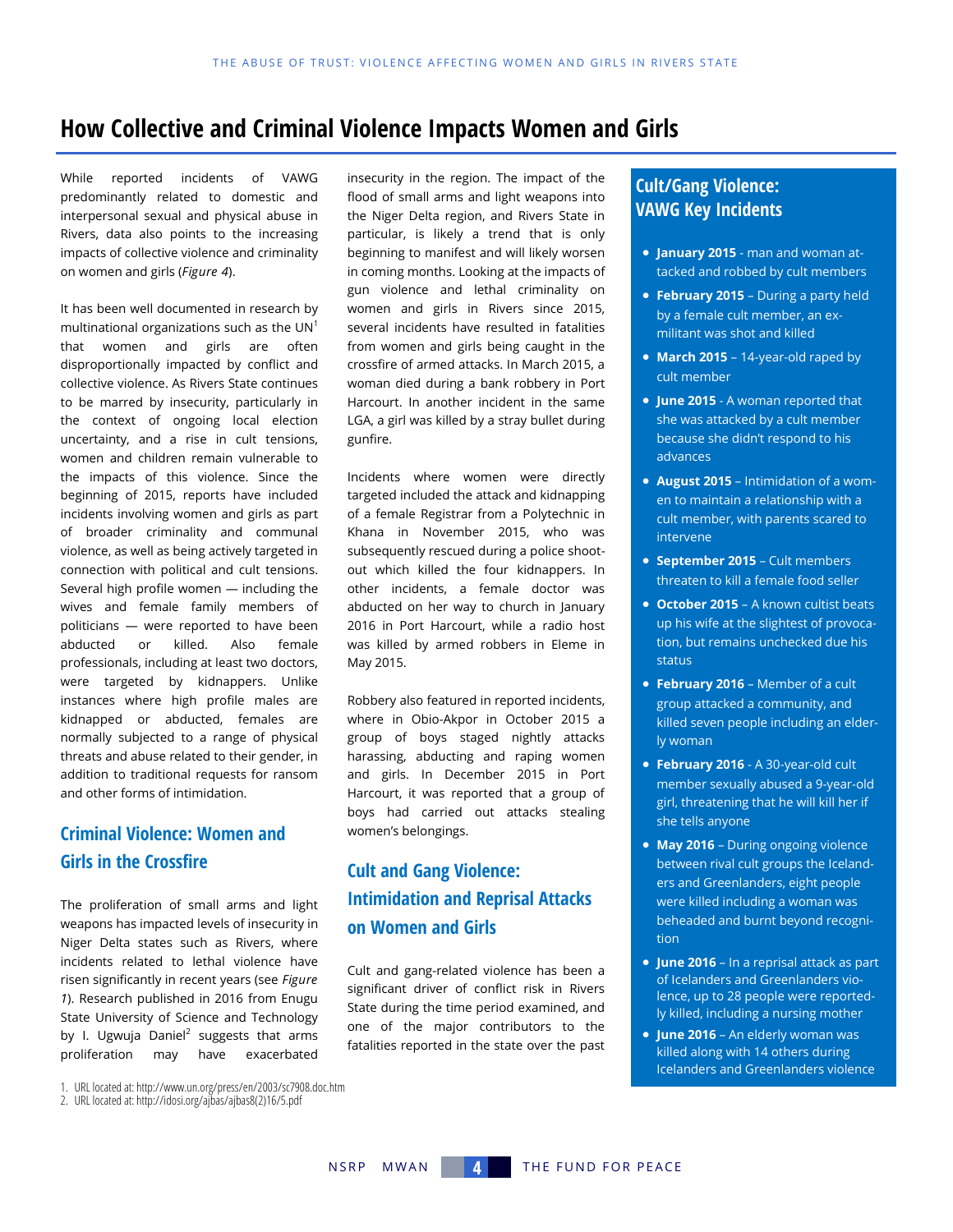#### **Criminality: VAWG Key Incidents**

- **March 2015** Four people, including a woman, died after they were hit by stray bullets during an armed robbery inside a commercial bank
- **March 2015**  A girl was shot dead by a stray bullet in front of her house.
- **May 2015**  A female radio host was shot and killed when armed robbers attacked a bus
- **October 2015**  Female Registrar of a Polytechnic was kidnapped
- **December 2015**  A female doctor was kidnapped on her way to work
- **January 2016**  A female doctor was dragged from her car and abducted by armed men, as she was driving to church with her children

year. As part of ongoing clashes between groups such as the Icelanders and Greenlanders, women and girls have been impacted by the widespread violence. The power and fear of cult group and gang association has also led to several incidents being reported of women being abused or intimidated, but feeling powerless to report crimes. In August 2015 in Port Harcourt, it was reported that a woman was intimidated with threats of violence to remain in a relationship with a cult member against her will, with her family scared to intervene due to his gang affiliations. Similarly, in a case of ongoing domestic violence in October 2015 in Port Harcourt, a wife was severely beaten by her husband, but no one had intervened due to his cult member status. In another incident in February 2016 in Okrika, it was reported that a 30-year-old cult member sexually abused a nine-year-old girl, threatening that he would kill her if she told anyone.

Other trends in cult and gang-related tensions include multiple incidents of rape; including during reprisal attacks between

groups, where women were amongst community members singled out to be raped or killed. In May 2016, a woman was beheaded along wither her husband in a clash between the Icelanders and Greenlanders in Ogba-Egbema-Ndoni.

Though cult groups have their origins in traditionally male University Confraternities, there have been reports of several female cult groups emerging since the 1990s in the Niger Delta, as highlighted by the Jamestown Foundation Terrorism Monitor.<sup>3</sup> While recent incident data has not identified female cult groups as part of the ongoing cult clashes in Rivers, it is important to highlight that women can also play an active role in perpetrating communal violence. In February 2015 for example, a female cult member was referenced in an incident during which an ex-militant was killed.

### **Political Violence: How Political Uncertainty Impacts Women**

Amidst the backdrop of jockeying between gubernatorial and legislative candidates, their parties and supporters, political violence has been a major source of conflict risk in Rivers since 2015. Impacts on women and girls from political violence have included incidents related to protests, as well as targeted abductions and killings.

In the lead-up to the Nigeria general election in March 2015, followed by the Gubernatorial and House Assembly Elections in April 2015, Rivers state saw a significant rise in overall violence (see *Figure 1*). Several incidents involved women and girls being injured as part of violence during political rallies and protests. With the uncertainty that followed the gubernatorial election results, and local elections held in May 2015, incidents of lethal violence were reported. In June 2015, the wife of a former Eleme LGA chairman was abducted and killed in Port Harcourt, while a woman and her two-year-old son were killed during the abduction of a committee member for Degema LGA in December 2015.

In March 2016, a spate of violent incidents was reported during the legislative election re-run. In Tai, two pregnant women were reported to be among at least 40 people killed during a clash with men wearing military uniforms over electoral materials designated for the federal and state rerun elections. Also that month, an APC ward chairman was murdered along with his wife and son in Ogba-Egbema-Ndoni, while in Ikwerre the mother of an Asari-Toru LGA caretaker chairman was abducted at gunpoint.

As an environment of pervasive uncertainty continues following the March 2016 re-run elections, with some election results unannounced and further ballots still required, conflict risk remains high within Rivers – as do the potential impacts on women and children.

#### **The Role of Public Security Forces**

The role of public security forces is an important part of the government's response to the security pressures within Rivers. As a result of the insecurity created by election violence, militancy and cult clashes, officers – including joint task forces of military personnel and police – have been deployed throughout the state.

While maintaining law and order is a crucial part of ensuring stability, this has also caused friction within some communities, and led to multiple reports of misconduct by officers. There have been several reported allegations of VAWG perpetrated by members of the public security forces. In May 2015, a woman was reportedly beaten by police officers while trying to intervene in the beating of a bus driver in Obio-Akpor. In another incident, a woman reported being

3. https://jamestown.org/program/nigerias-cults-and-their-role-in-the-niger-delta-insurgency/#.V9tK9JgrLIU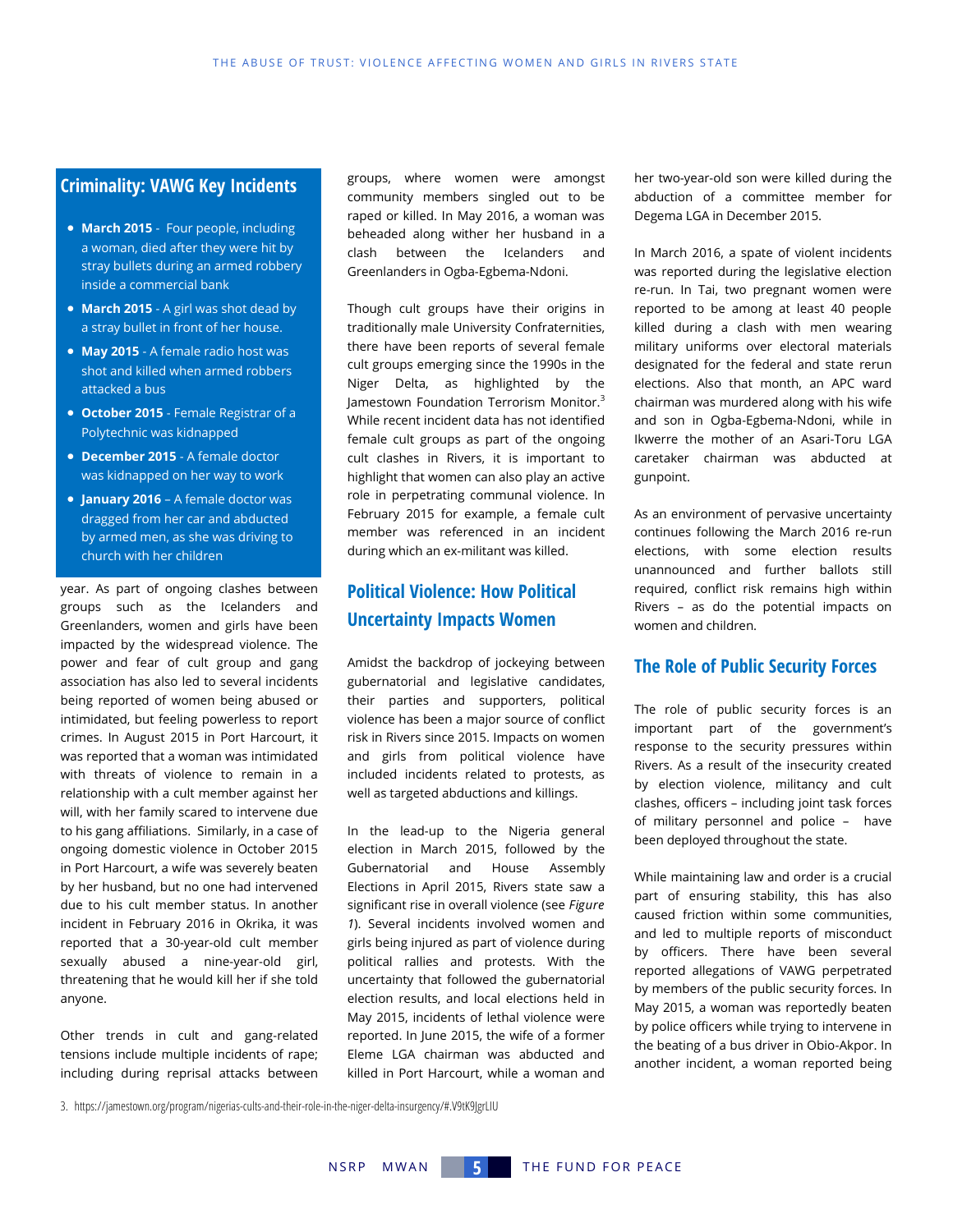

dragged from her car and beaten by police officers in September 2015 in Port Harcourt.

Sexual assaults by law enforcement officials were also reported, with a 16-year-old girl allegedly raped by a police officer in Port Harcourt in August 2015. In a March 2016 incident in Khana, it was reported that a military officer molested a woman, allegedly pushing and dragging her.

As in the cases of women and girls who are sexually and otherwise physically attacked by perpetrators known to them, their families, or their communities, abuses by public security forces also constitute violations of trust. Police and military officers who abuse their positions of authority to sexually assault women, or who use the monopoly on force entrusted to them to physically harm women and girls, are often not called to account for their actions. Moreover, as in the case of family and community members, as well as cult and gang members, the factor of intimidation looms large over whether a survivor reports the abuse and whether it is actually followed-up on by authorities. The resurgence of armed militancy in the Niger Delta, and the deployment of an increased presence of public security in communities, presents a heightened risk of cases of VAWG in the coming months. Particularly with the commencement of military exercises in the region and the deployment of additional security forces to protect vulnerable national and international business and infrastructure assets, it is imperative that incidences of VAWG by public (and private) security forces be closely monitored and documented. It is vital that preventative measures are taken

#### **Political Violence: VAWG Key Incidents**

- **January 2015**  During a political rally, violence erupted and five female party supporters were severely injured
- **February 2015**  Girl was injured during violent political rally
- **March 2015** Women were injured by tear gas during political protest
- **April 2015**  Women were injured during election violence
- **June 2015**  The wife of the former chairman of Eleme Local Government and PDP State Chairman was abducted and killed by gunmen
- **December 2015**  A woman and her 2 -year-old son were shot dead by gunmen during an abduction of a member of the caretaker committee for Degema LGA
- **March 2016**  An APC Ward Chairman was attacked and beheaded in Omoku, with his wife and son also shot dead
- **March 2016**  Gunmen kidnapped the mother of Asari-Toru LGA caretaker chairman on her way to church
- **March 2016**  A group of boys beat up a woman on election day because she prevented them from taking her son away
- **March 2016**  Two pregnant women were among at least 40 people killed during a clash over electoral materials

to encourage greater collaboration between communities and security forces, and promote respectful and appropriate conduct, especially toward women and girls.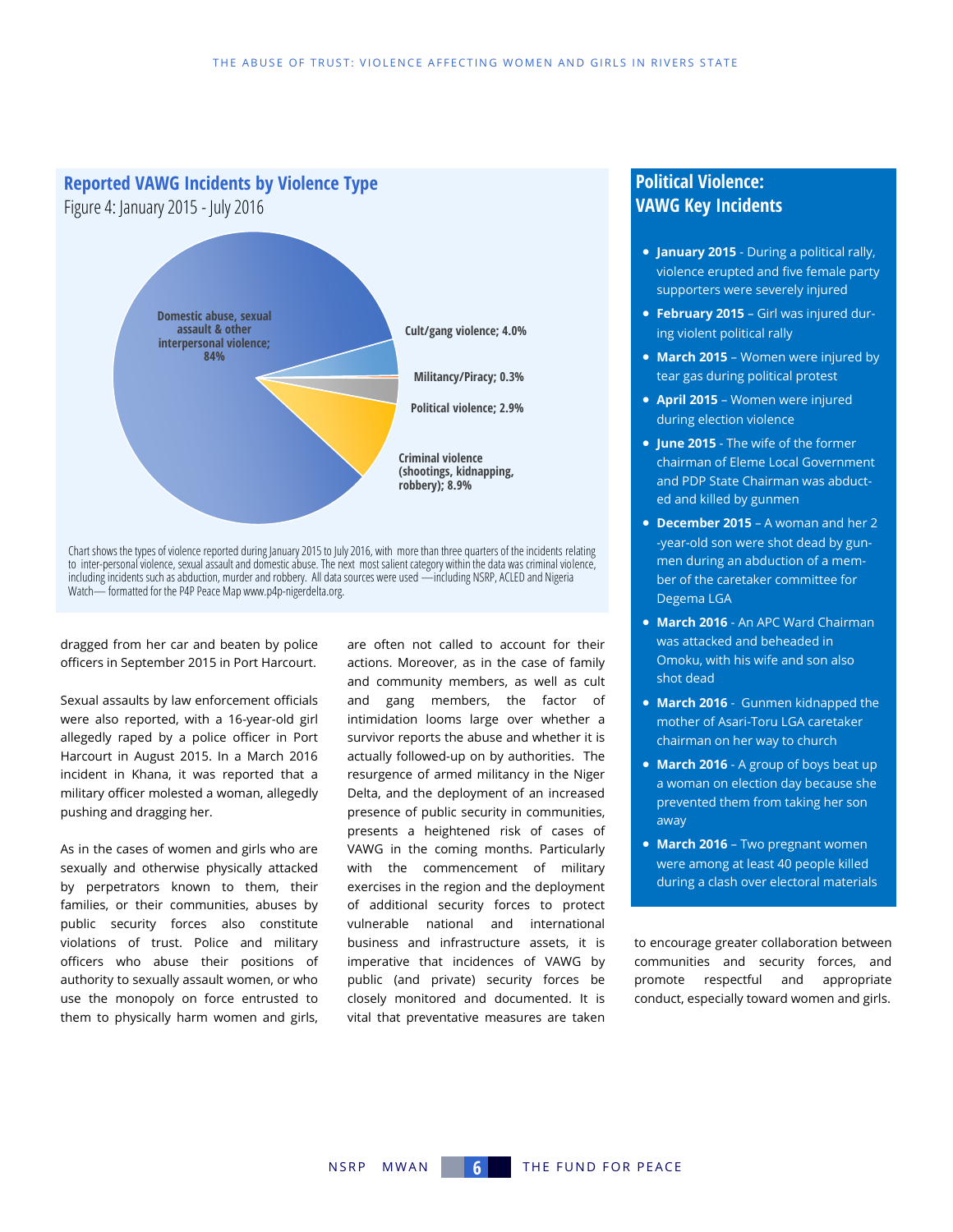# **Conclusion**

The impacts of collective, criminal and political violence on vulnerable groups particularly women and children — is a critical part of the conflict cycle. The stakes remain high in Rivers state amidst political uncertainty and factionalized party politics, a rise in cult and gang violence, and an ongoing wave of militancy met with public security deployments.

Data has shown that the heightened conflict risk in the state is having pervasive impacts on women and girls. While communal violence has been a factor in incidents of VAWG, the majority of the data reported centres on sexual abuse and domestic violence. As noted in this report, a persistent theme in the cases of VAWG reported is the abuse and violation of trust by perpetrators.

This pernicious undercurrent effects both reporting and response. To address this, strengthening the capacity for incident reporting over time and space remains a powerful tool for breaking the culture of silence around the violence. This is especially important in the context of bringing to account the perpetrators that are known and potentially trusted by the survivor, including community leaders, family members, guardians, neighbours and public security forces.

Coupled with the reporting and tracking of incident data, prevention efforts can be reinforced with the deterrent of criminal prosecution. Since the Violence Against Persons (Prohibition) Act (VAPP) was signed into Nigerian Federal Law in 2015, it has provided a strengthened platform for victims to seek redress, and carries

punishment for perpetrators up to life imprisonment. While the VAPP has attracted some publicity at the national level, it only applies to the Federal Capital Territory where the legislation was passed. Rivers state must work to domesticate the VAPP, along with implementing a State Action Plan based on the United Nations Security Council Resolution 1325 on Women, Peace and Security.

At the local level, awareness raising campaigns could be aimed both widely at communities as well as specifically at those who are in a position to aid in the prevention and response of VAWG. These policy areas need to be addressed, along with other suggested proactive measures outlined in our Recommendations.